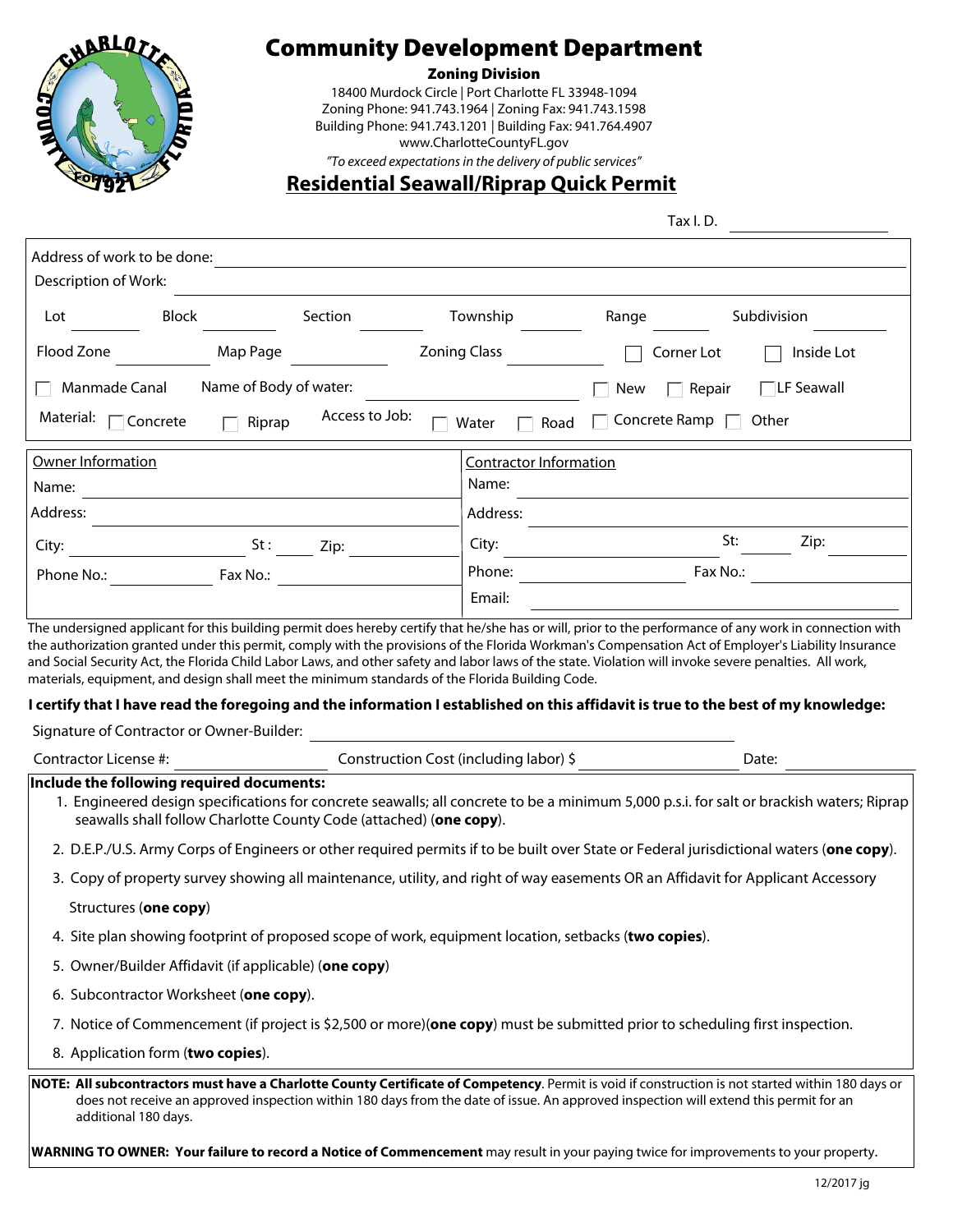

#### Zoning Division

18400 Murdock Circle | Port Charlotte FL 33948-1094 Zoning Phone: 941.743.1964 | Zoning Fax: 941.743.1598 Building Phone: 941.743.1201 | Building Fax: 941.764.4907 www.CharlotteCountyFL.gov *"To exceed expectations in the delivery of public services"*

**Application for Construction Permit** 

| Name of Fee Simple Titleholder (if not owner) |      |               |              |     |              |     |
|-----------------------------------------------|------|---------------|--------------|-----|--------------|-----|
| Street                                        | City |               | <b>State</b> | Zip | Phone No     |     |
| Bonding Company Name                          |      | Street        |              |     | State        | Zip |
| Architect/Engineer Name                       |      | <b>Street</b> |              |     | <b>State</b> | Zip |
| Mortgage Lender                               |      | <b>Street</b> |              |     | State        | Zip |

Application is hereby made to obtain a permit to do the work and installations as indicated. I certify that no work or installation has commenced prior to issuance of a permit and that all work will be performed to meet the standards of all laws regulating construction in this jurisdiction.

The undersigned applicant for this permit does hereby certify that he/she has or will prior to the performance of any work in connection with the authorization granted under this permit comply with the provisions of the Florida Worker's Compensation Act of Employers Liability Insurance, the Social Security Act, the Florida Child Labor Laws and all other applicable safety and labor laws of the state. Violation will invoke severe penelties.

**Owners Affidavit:** I hereby certify that all the foregoing information is accurate and that all work will be done in compliance with all applicable laws regulating construction and zoning.

#### **WARNING TO OWNER: YOUR FAILURE TO RECORD A NOTICE OF COMMENCEMENT MAY RESULT IN YOUR PAYING TWICE FOR IMPROVEMENTS TO YOUR PROPERTY.**

#### **IF YOU INTEND TO OBTAIN FINANCING, CONSULT WITH YOU LENDER OR AN ATTORNEY BEFORE RECORDING YOUR NOTICE OF COMMENCEMENT.**

**NOTICE:** In addition to the requirement of this permit, there may be additional restrictions applicable to this property that may be found in the public records of this County, and there may be additional permits required from other governmental entities such as water management districts, state, or federal agencies.

| <b>OWNERS/AGENT SIGNATURE</b>                                                           |  | <b>CONTRACTORS SIGNATURE</b>                                                            |                               |  |                                      |
|-----------------------------------------------------------------------------------------|--|-----------------------------------------------------------------------------------------|-------------------------------|--|--------------------------------------|
| State of Florida, County of<br>The foregoing instrument was acknowledged before me this |  | State of Florida, County of<br>The foregoing instrument was acknowledged before me this |                               |  |                                      |
|                                                                                         |  |                                                                                         |                               |  |                                      |
|                                                                                         |  | who is personally known to me or who                                                    |                               |  | who is personally known to me or who |
| has produced                                                                            |  | as identification and                                                                   | has produced                  |  | as identification and                |
| who did/did not take an oath.                                                           |  |                                                                                         | who did/did not take an oath. |  |                                      |
| Signature of Notary                                                                     |  |                                                                                         | Signature of Notary           |  |                                      |
| Notaries Printed Name                                                                   |  |                                                                                         | <b>Notaries Printed Name</b>  |  |                                      |
| Commission Number                                                                       |  |                                                                                         | <b>Commission Number</b>      |  |                                      |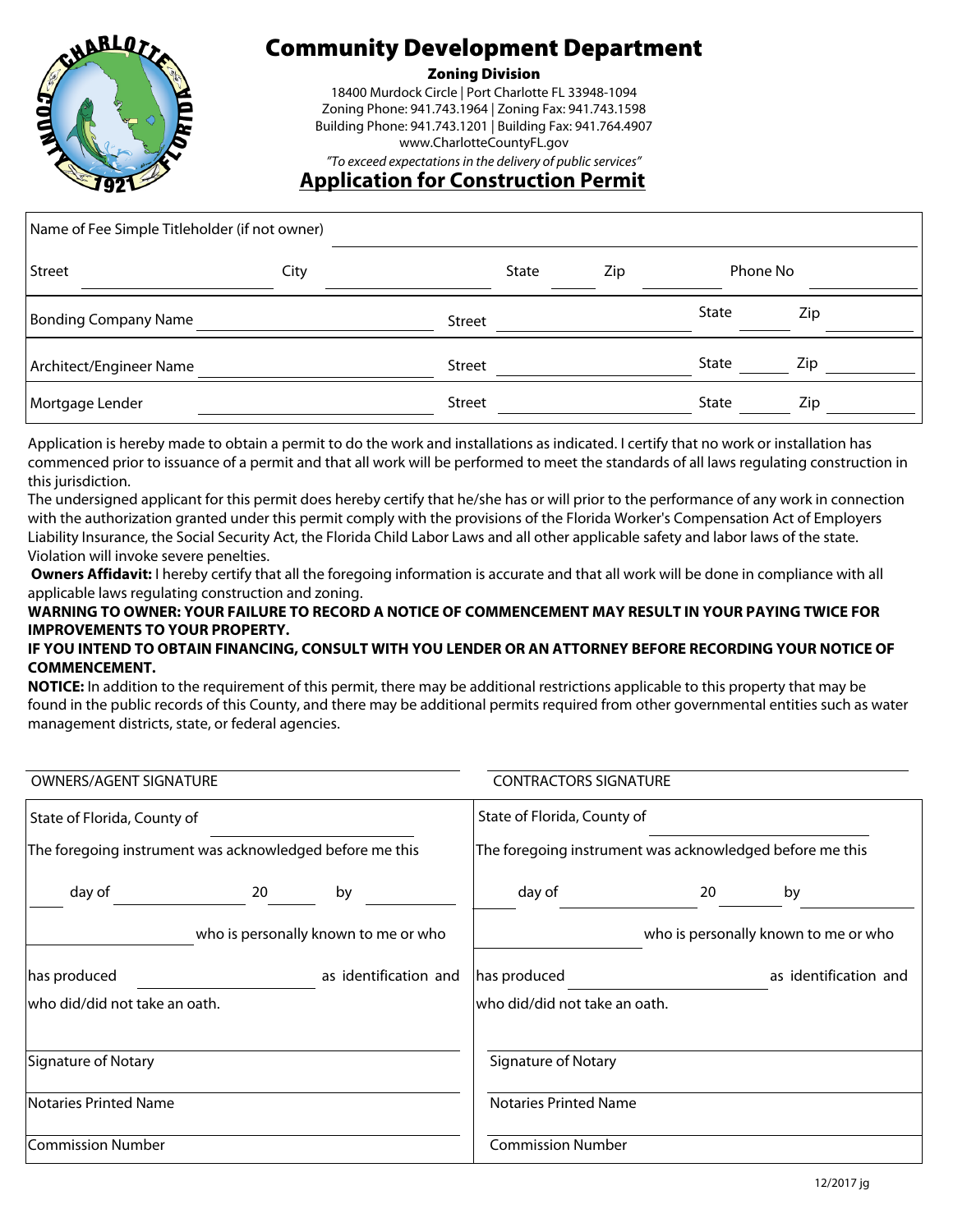

Zoning Division

18400 Murdock Circle | Port Charlotte FL 33948-1094 Zoning Phone: 941.743.1964 | Zoning Fax: 941.743.1598 Building Phone: 941.743.1201 | Building Fax: 941.764.4907 www.CharlotteCountyFL.gov *"To exceed expectations in the delivery of public services"*

## **Riprap Seawall Design**

Add new Section 1814.5 - "Riprap seawalls will be required to be permitted and must meet the following minimum requirements.

- a) Riprap density to meet D.O.T. specifications and a minimum size 60% of 8" or larger diameter.
- b) Slope not to exceed 2:1.
- c) Filter X or equivalent sall be laid on the slope prior to riprap placement. The top end of filter material shall be dug into ground a minimum of 8" or poured into concrete. The bottom end of filter material is to be wrapped around the bottom layer of riprap and held in place by the second layer.
- d) The bottom layer of riprap shall be burried a minimum of one foot into the ground.
- e) The mean high water line shall be at least one foot above the bottom riprap layer."